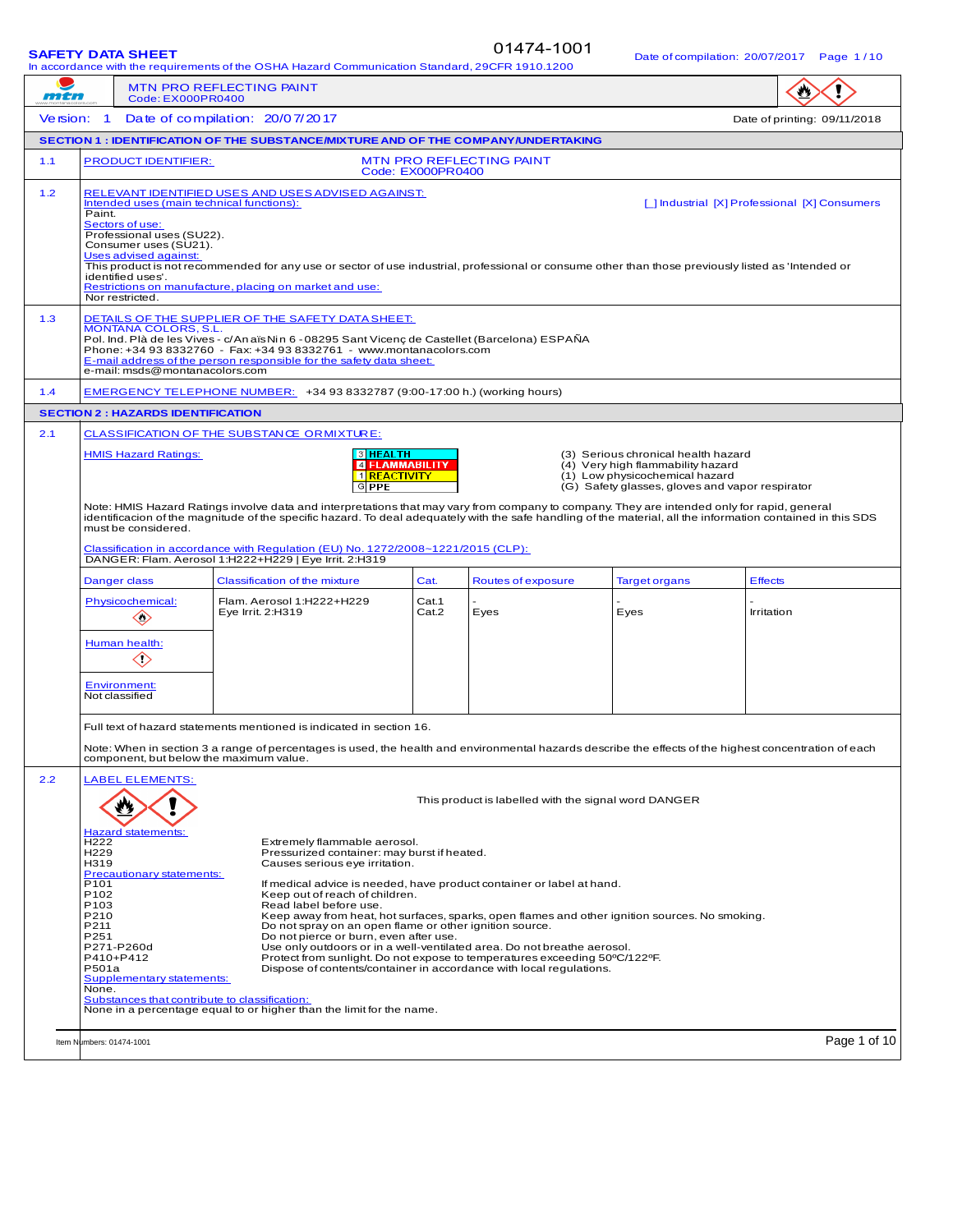|     | . - 9 -<br>In accordance with the requirements of the OSHA Hazard Communication Standard, 29CFR 1910.1200                                                                                                                                                                                                                                                                                                                                                                                      |                                                                                                                                                                                                                                                                                                                                                                                                                   |                                                                                                                                                                                                                                                                                                 |  |  |  |
|-----|------------------------------------------------------------------------------------------------------------------------------------------------------------------------------------------------------------------------------------------------------------------------------------------------------------------------------------------------------------------------------------------------------------------------------------------------------------------------------------------------|-------------------------------------------------------------------------------------------------------------------------------------------------------------------------------------------------------------------------------------------------------------------------------------------------------------------------------------------------------------------------------------------------------------------|-------------------------------------------------------------------------------------------------------------------------------------------------------------------------------------------------------------------------------------------------------------------------------------------------|--|--|--|
| mtn | <b>MTN PRO REFLECTING PAINT</b><br>Code: EX000PR0400                                                                                                                                                                                                                                                                                                                                                                                                                                           |                                                                                                                                                                                                                                                                                                                                                                                                                   |                                                                                                                                                                                                                                                                                                 |  |  |  |
| 2.3 | <b>OTHER HAZARDS:</b><br>Hazards which do not result in classification but which may contribute to the overall hazards of the mixture:<br>Other physicochemical hazards: Vapours may form with air a mixture potencially flammable or explosive.<br>Other adverse human health effects: Prolonged exposure to vapours may produce transient drowsiness. In case of prolonged contact, the skin may<br>become dry.<br>Other negative environmental effects: No other adverse effects are known. |                                                                                                                                                                                                                                                                                                                                                                                                                   |                                                                                                                                                                                                                                                                                                 |  |  |  |
|     |                                                                                                                                                                                                                                                                                                                                                                                                                                                                                                | <b>SECTION 3 : COMPOSITION/INFORMATION ON INGREDIENTS</b>                                                                                                                                                                                                                                                                                                                                                         |                                                                                                                                                                                                                                                                                                 |  |  |  |
| 3.1 | <b>SUBSTANCES:</b><br>Not applicable (mixture).                                                                                                                                                                                                                                                                                                                                                                                                                                                |                                                                                                                                                                                                                                                                                                                                                                                                                   |                                                                                                                                                                                                                                                                                                 |  |  |  |
| 3.2 | <b>MIXTURES:</b><br><b>Chemical description:</b><br>Aerosol.                                                                                                                                                                                                                                                                                                                                                                                                                                   | This product is a mixture.<br><b>HAZARDOUS INGREDIENTS:</b><br>Substances taking part in a percentage higher than the exemption limit:                                                                                                                                                                                                                                                                            |                                                                                                                                                                                                                                                                                                 |  |  |  |
|     | $50 < 60 \%$<br>$\langle \rangle$                                                                                                                                                                                                                                                                                                                                                                                                                                                              | Dimethyl ether<br>CAS: 115-10-6, EC: 204-065-8<br>Danger: Flam. Gas 1:H220   Press. Gas:H280                                                                                                                                                                                                                                                                                                                      |                                                                                                                                                                                                                                                                                                 |  |  |  |
|     | $5 < 10 \%$<br>$\langle \cdot \rangle$<br><>                                                                                                                                                                                                                                                                                                                                                                                                                                                   | Acetone<br>CAS: 67-64-1, EC: 200-662-2<br>Danger: Flam. Liq. 2:H225   Eye Irrit. 2:H319   STOT SE (narcosis) 3:H336   EUH066                                                                                                                                                                                                                                                                                      |                                                                                                                                                                                                                                                                                                 |  |  |  |
|     | $2,5 < 5 \%$<br>◇◇◇◇◇                                                                                                                                                                                                                                                                                                                                                                                                                                                                          | Xylene (mixture of isomers)<br>CAS: 1330-20-7, EC: 215-535-7<br>Danger: Flam. Liq. 3:H226   Acute Tox. (inh.) 4:H332   Acute Tox. (skin) 4:H312   Skin Irrit.<br>2:H315   Eye Irrit. 2:H319   STOT SE (irrit.) 3:H335   STOTRE 2:H373i   Asp. Tox. 1:H304                                                                                                                                                         |                                                                                                                                                                                                                                                                                                 |  |  |  |
|     | Impurities:<br>Stabilizers:<br>None<br>Reference to other sections:                                                                                                                                                                                                                                                                                                                                                                                                                            | Does not contain other components ot impurities which will influence the classification of the profuct.<br>For more information on hazardous ingredients, see sections 8, 11, 12 and 16.                                                                                                                                                                                                                          |                                                                                                                                                                                                                                                                                                 |  |  |  |
|     | <b>SECTION 4 : FIRST AID MEASURES</b>                                                                                                                                                                                                                                                                                                                                                                                                                                                          |                                                                                                                                                                                                                                                                                                                                                                                                                   |                                                                                                                                                                                                                                                                                                 |  |  |  |
| 4.1 | <b>DESCRIPTION OF FIRST-AID MEASURES:</b>                                                                                                                                                                                                                                                                                                                                                                                                                                                      | Symptoms may occur after exposure, so that in case of direct exposure to the product, when in doubt, or when symptoms persist, seek<br>medical attention. Never give anything by mouth to an unconscious person. Lifeguarders should pay attention to self-protection and use the<br>recommended protective equipment if there is a possibility of exposure. Wear protective gloves when administering first aid. |                                                                                                                                                                                                                                                                                                 |  |  |  |
|     | Route of exposure                                                                                                                                                                                                                                                                                                                                                                                                                                                                              | Symptoms and effects, acute and delayed                                                                                                                                                                                                                                                                                                                                                                           | Description of first-aid measures                                                                                                                                                                                                                                                               |  |  |  |
|     | Inhalation:                                                                                                                                                                                                                                                                                                                                                                                                                                                                                    | Inhalation of solvent vapours may produce headache,<br>dizziness, fatigue, muscular weakness, drowsiness<br>and, in extreme cases, unconsciousness.                                                                                                                                                                                                                                                               | Remove the patient out of the contaminated area into the fresh<br>air. If breathing is irregular or stops, administer artificial<br>respiration. If the person is unconscious, place in appropriate<br>recovery position. Keep the patient warm and at rest until<br>medical attention arrives. |  |  |  |
|     | Skin:                                                                                                                                                                                                                                                                                                                                                                                                                                                                                          | In case of prolonged contact, the skin may become dry.                                                                                                                                                                                                                                                                                                                                                            | Remove immediately contaminated clothing. Wash thoroughly<br>the affected area with plenty of cold or lukewarm water and<br>neutral soap, or use a suitable skin cleanser. Do not use<br>solvents or thinners.                                                                                  |  |  |  |
|     | Eyes:<br>$\Leftrightarrow$                                                                                                                                                                                                                                                                                                                                                                                                                                                                     | Contact with the eyes produces redness and pain.                                                                                                                                                                                                                                                                                                                                                                  | Remove contact lenses. Rinse eyes copiously by irrigation with<br>plenty of clean, fresh water for at least 15 minutes, holding the<br>eyelids apart, until the irritation is reduced. Call a physician<br>immediately.                                                                         |  |  |  |
|     | Ingestion:                                                                                                                                                                                                                                                                                                                                                                                                                                                                                     | If swallowed, may cause irritation of the throat,<br>abdominal pain, drowsiness, nausea, vomiting and<br>diarrhoea.                                                                                                                                                                                                                                                                                               | If swallowed, seek medical advice immediately and show<br>container or label. Do not induce vomiting. Keep the patient at<br>rest.                                                                                                                                                              |  |  |  |
| 4.2 |                                                                                                                                                                                                                                                                                                                                                                                                                                                                                                | <u>MOST IMPORTANT SYMPTOMS AND EFFECTS, BOTH ACUTE AND DELAYED:</u>                                                                                                                                                                                                                                                                                                                                               |                                                                                                                                                                                                                                                                                                 |  |  |  |
| 4.3 | The main symptoms and effects are indicated in sections 4.1 and 11<br>INDICATION OF ANY IMMEDIATE MEDICAL ATTENTION AND SPECIAL TREATMENT NEEDED:<br>Notes to physician: Treatment should be directed at the control of symptoms and the clinical condition of the patient.<br>Antidotes and contraindications: Specific antidote not known.                                                                                                                                                   |                                                                                                                                                                                                                                                                                                                                                                                                                   |                                                                                                                                                                                                                                                                                                 |  |  |  |

**SAFETY DATA SHEET** DATA SHEET DATA SHEET DATA SHEET DATA SHEET DATA SHEET DATA SHEET DATA SHEET DATA SHEET DATA SHEET DATA SHEET DATA SHEET DATA SHEET DATA SHEET DATA SHEET DATA SHEET DATA SHEET DATA SHEET DATA SHEET DATA

Item Numbers: 01474-1001 **Page 2 of 10**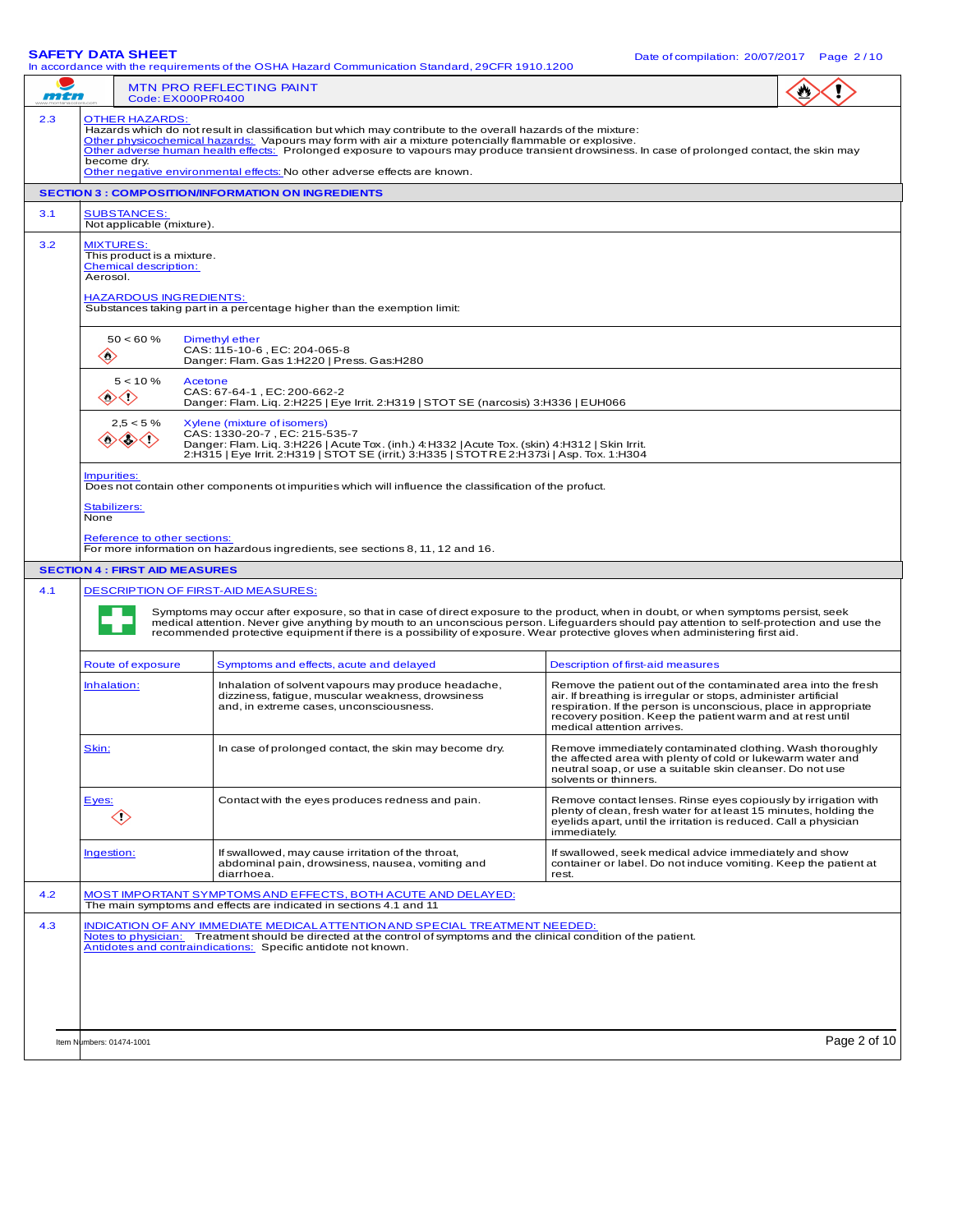# **SAFETY DATA SHEET**

|     | SAFEIT DAIA SHEET<br>Date of compilation: 20/07/2017   Page 3/10<br>In accordance with the requirements of the OSHA Hazard Communication Standard, 29CFR 1910.1200                                                                                                                                                                                                                                                                                                                                                                                                                                                                                                                                                                                                                                                                                                                                                                                                                                                                                                                                                                                           |                                                                                   |  |  |  |
|-----|--------------------------------------------------------------------------------------------------------------------------------------------------------------------------------------------------------------------------------------------------------------------------------------------------------------------------------------------------------------------------------------------------------------------------------------------------------------------------------------------------------------------------------------------------------------------------------------------------------------------------------------------------------------------------------------------------------------------------------------------------------------------------------------------------------------------------------------------------------------------------------------------------------------------------------------------------------------------------------------------------------------------------------------------------------------------------------------------------------------------------------------------------------------|-----------------------------------------------------------------------------------|--|--|--|
| mtn | <b>MTN PRO REFLECTING PAINT</b><br>Code: EX000PR0400                                                                                                                                                                                                                                                                                                                                                                                                                                                                                                                                                                                                                                                                                                                                                                                                                                                                                                                                                                                                                                                                                                         |                                                                                   |  |  |  |
|     | <b>SECTION 5 : FIRE-FIGHTING MEASURES</b>                                                                                                                                                                                                                                                                                                                                                                                                                                                                                                                                                                                                                                                                                                                                                                                                                                                                                                                                                                                                                                                                                                                    |                                                                                   |  |  |  |
| 5.1 | <b>EXTINGUISHING MEDIA:</b><br>Extinguishing powder or CO2. In the case of more important fires, also alcohol resistant foam and water spray/mist. Do not use for extinguishing: direct<br>water jet. Direct water jet may not be effective to extinguish the fire, since the fire may spread.                                                                                                                                                                                                                                                                                                                                                                                                                                                                                                                                                                                                                                                                                                                                                                                                                                                               |                                                                                   |  |  |  |
| 5.2 | SPECIAL HAZARDS ARISING FROM THE SUBSTANCE OR MIXTURE:<br>Decomposes when heated intensely. Fire can produce a dense black smoke. As consequence of combustion<br>or thermal decomposition, hazardous products may be produced: carbon monoxide, carbon dioxide. Irritant.<br>Exposure to combustion or decomposition products may be a hazard to health.                                                                                                                                                                                                                                                                                                                                                                                                                                                                                                                                                                                                                                                                                                                                                                                                    | ANSI/NFPA 704:<br>Health: 2<br>Flammability: 4<br>Reactivity: 1<br>Special key: - |  |  |  |
| 5.3 | <b>ADVICE FOR FIREFIGHTERS:</b><br>Special protective equipment: Depending on magnitude of fire, heat-proof protective clothing may be required, appropriate independent breathing<br>apparatus, gloves, protective glasses or face masks and boots. If the fire-proof protective equipment is not available or not used, combat fire from a<br>sheltered position or at a safe distance. The standard EN469 provides a basic level of protection for chemical incidents.<br>Other recommendations: Cool with water the tanks, cisterns or containers close to sources of heat or fire. Bear in mind the direction of the wind. Do not<br>allow fire-fighting residue to enter drains, sewers or water courses.                                                                                                                                                                                                                                                                                                                                                                                                                                              |                                                                                   |  |  |  |
|     | <b>SECTION 6 : ACCIDENTAL RELEASE MEASURES</b>                                                                                                                                                                                                                                                                                                                                                                                                                                                                                                                                                                                                                                                                                                                                                                                                                                                                                                                                                                                                                                                                                                               |                                                                                   |  |  |  |
| 6.1 | PERSONAL PRECAUTIONS, PROTECTIVE EQUIPMENT AND EMERGENCY PROCEDURES:<br>Eliminate possible sources of ignition and when appropriate, ventilate the area. Do not smoke. Avoid dired contact with thi sproduct. Avoid breathing<br>vapours. Keep people without protection in opossition to the wind direction.                                                                                                                                                                                                                                                                                                                                                                                                                                                                                                                                                                                                                                                                                                                                                                                                                                                |                                                                                   |  |  |  |
| 6.2 | <b>ENVIRONMENTAL PRECAUTIONS:</b><br>Avoid contamination of drains, surface or subterranean water and soil. In the case of large scale spills or when the product contaminates lakes, rivers or<br>sewages, inform the appropriate authorities in accordance with local requlations.                                                                                                                                                                                                                                                                                                                                                                                                                                                                                                                                                                                                                                                                                                                                                                                                                                                                         |                                                                                   |  |  |  |
| 6.3 | METHODS AND MATERIAL FOR CONTAINMENT AN DCLEANING UP:<br>Contain and mop up spills with non-combustible absorbent materials (earth, sand, vermiculite, diatomaceous earth, etc). Avoid use of solvents. Keep the<br>remains in a closed container.                                                                                                                                                                                                                                                                                                                                                                                                                                                                                                                                                                                                                                                                                                                                                                                                                                                                                                           |                                                                                   |  |  |  |
|     | <b>SECTION 7: HANDLING AND STORAGE</b>                                                                                                                                                                                                                                                                                                                                                                                                                                                                                                                                                                                                                                                                                                                                                                                                                                                                                                                                                                                                                                                                                                                       |                                                                                   |  |  |  |
|     | Comply with the existing legislation on health and safety at work.<br><b>General recommendations:</b><br>Avoid any type of leakage or escape.<br>Recommendations for the prevention of fire and explosion risks:<br>Pressurised container. Protect from sunlight and do not expose to temperature exceeding 50°C. Do not pierce or burn, even after use. Do not spray on a<br>naked flame or any incandescent material. Do not smoke.<br>Flash point<br>$-40*$ °C<br><b>Autoignition temperature</b><br>257* <sup>o</sup> C<br>Upper/lower flammability or explosive limits<br>3.1* - 24.5 % Volume 25°C<br>Recommendations for the prevention of toxicological risks:<br>Do not eat, drink or smoke in application and drying areas. After handling, wash hands with soap and water. Avoid applying the product directly to people,<br>animals, plants or foodstuffs. For exposure controls and personal protection measures, see section 8.<br>Recommendations for the prevention of environmental contamination:<br>It is not considered a danger to the environment. In the case of accidental spillage, follow the instructions indicated in section 6. |                                                                                   |  |  |  |
| 7.2 | CONDITIONS FOR SAFE STORAGE, INCLUDING ANY INCOMPATIBILITIES:<br>Prevent unauthorized access. Keep out of reach of children. This product should be stored isolated from heat and electrical sources. Do not smoke in<br>storage area. If possible, avoid direct contact with sunlight. Avoid extreme humidity conditions. For more information, see section 10.<br>Class of store<br>According to current legislation.<br>-11<br>Maximum storage period<br>24. months<br><b>Temperature interval</b><br>min: 5. °C, max: 50. °C (recommended).<br><b>Incompatible materials:</b><br>Keep away from oxidixing agents, from strongly alkaline and strongly acid materials.<br>Type of packaging:<br>According to current legislation.                                                                                                                                                                                                                                                                                                                                                                                                                         |                                                                                   |  |  |  |
|     | Item Numbers: 01474-1001                                                                                                                                                                                                                                                                                                                                                                                                                                                                                                                                                                                                                                                                                                                                                                                                                                                                                                                                                                                                                                                                                                                                     | Page 3 of 10                                                                      |  |  |  |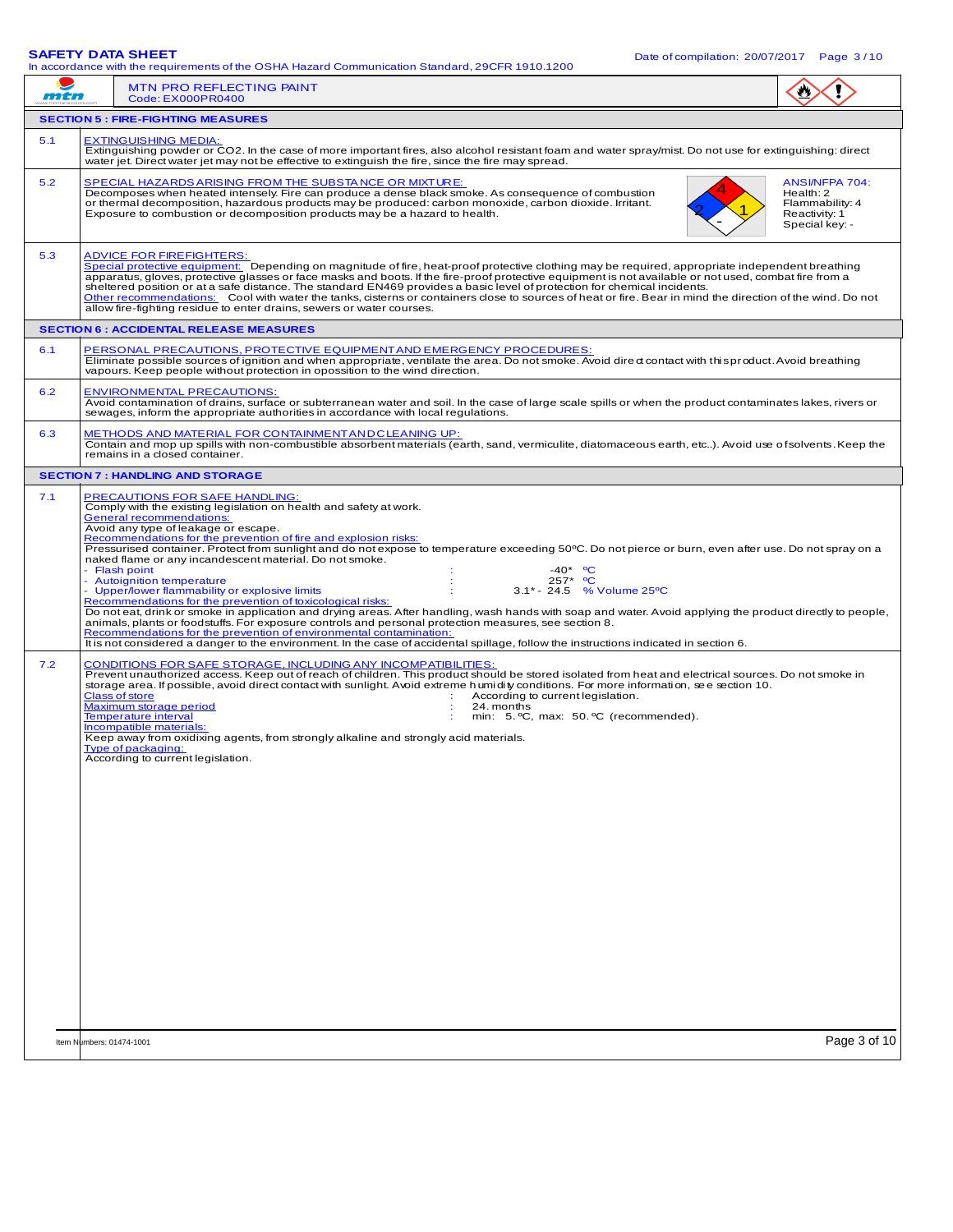|     | - 99<br>In accordance with the requirements of the OSHA Hazard Communication Standard, 29CFR 1910.1200                                                                                                                                                                                                                                                                                                                                                                                                                                                                                                                                                                                                                                                                                                                                                                                                                                                                                                                               |                        |  |  |  |
|-----|--------------------------------------------------------------------------------------------------------------------------------------------------------------------------------------------------------------------------------------------------------------------------------------------------------------------------------------------------------------------------------------------------------------------------------------------------------------------------------------------------------------------------------------------------------------------------------------------------------------------------------------------------------------------------------------------------------------------------------------------------------------------------------------------------------------------------------------------------------------------------------------------------------------------------------------------------------------------------------------------------------------------------------------|------------------------|--|--|--|
| mtn | MTN PRO REFLECTING PAINT<br>Code: EX000PR0400                                                                                                                                                                                                                                                                                                                                                                                                                                                                                                                                                                                                                                                                                                                                                                                                                                                                                                                                                                                        |                        |  |  |  |
|     | <b>SECTION 8 : EXPOSURE CONTROLS/PERSONAL PROTECTION</b>                                                                                                                                                                                                                                                                                                                                                                                                                                                                                                                                                                                                                                                                                                                                                                                                                                                                                                                                                                             |                        |  |  |  |
| 8.1 | <b>CONTROL PARAMETERS:</b><br>If a product contains ingredients with exposure limits, may be necessary a personnel monitoring, work place or biological, to determine the effectiveness of<br>the ventilation or other control measures and/or the necessity to use respiratory protective equipment. Reference should be made to EN689, EN14042 and<br>EN482 standard concerning methods for assesing the exposure by inhalation to chemical agents, and exposure to chemical and biological agents.<br>Reference should be also made to national guidance documents for methods for the determination of dangerous substances.<br><b>OCCUPATIONAL EXPOSURE LIMIT VALUES (TLV)</b>                                                                                                                                                                                                                                                                                                                                                  |                        |  |  |  |
|     | <b>AGCIH 2015</b><br><b>TLV-TWA</b><br><b>TLV-STEL</b><br>Year                                                                                                                                                                                                                                                                                                                                                                                                                                                                                                                                                                                                                                                                                                                                                                                                                                                                                                                                                                       | <b>Remarks</b>         |  |  |  |
|     | ppm<br>mg/m3<br>ppm<br>mg/m3<br>Dimethyl ether<br>1920.<br>1000.<br>Acetone<br>250.<br>594.<br>500.<br>2014<br>1188.                                                                                                                                                                                                                                                                                                                                                                                                                                                                                                                                                                                                                                                                                                                                                                                                                                                                                                                 | Recommended<br>A4, BEI |  |  |  |
|     | Xylene (mixture of isomers)<br>1996<br>100.<br>434.<br>150.<br>651.<br>TLV - Threshold Limit Value, TWA - Time Weighted Average, STEL - Short Term Exposure Limit.<br>A4 - Non classified as carcinogenic in humans.<br>BEI - Biological exposure index (biological monitoring).<br><b>BIOLOGICAL EXPOSURE INDICES (BEI):</b><br>This preparation contains the following substances that have established a biological limit value:<br>- Acetone (2014): Biological determinant: acetone in urine, BEI: 25 mg/l, Sampling time: end of shift (2), Notation: (Ns).<br>- Xylenes (technical or commercial grade) (2011): Biological determinant: methylhippuric acids in urine, BEI: 1.5 g/g creatinine, Sampling time: end of shift<br>(2).<br>(2) When the end of the exposition not coincide with the end of the working day, the sample will be taken as soon as possible after the real exposition<br>ceases.<br>(Ns) Non-specific. The determinant is non-specific, since it is also observed after exposure to other chemicals. | A4, BEI                |  |  |  |
|     |                                                                                                                                                                                                                                                                                                                                                                                                                                                                                                                                                                                                                                                                                                                                                                                                                                                                                                                                                                                                                                      |                        |  |  |  |
|     |                                                                                                                                                                                                                                                                                                                                                                                                                                                                                                                                                                                                                                                                                                                                                                                                                                                                                                                                                                                                                                      |                        |  |  |  |
|     | Item Numbers: 01474-1001                                                                                                                                                                                                                                                                                                                                                                                                                                                                                                                                                                                                                                                                                                                                                                                                                                                                                                                                                                                                             | Page 4 of 10           |  |  |  |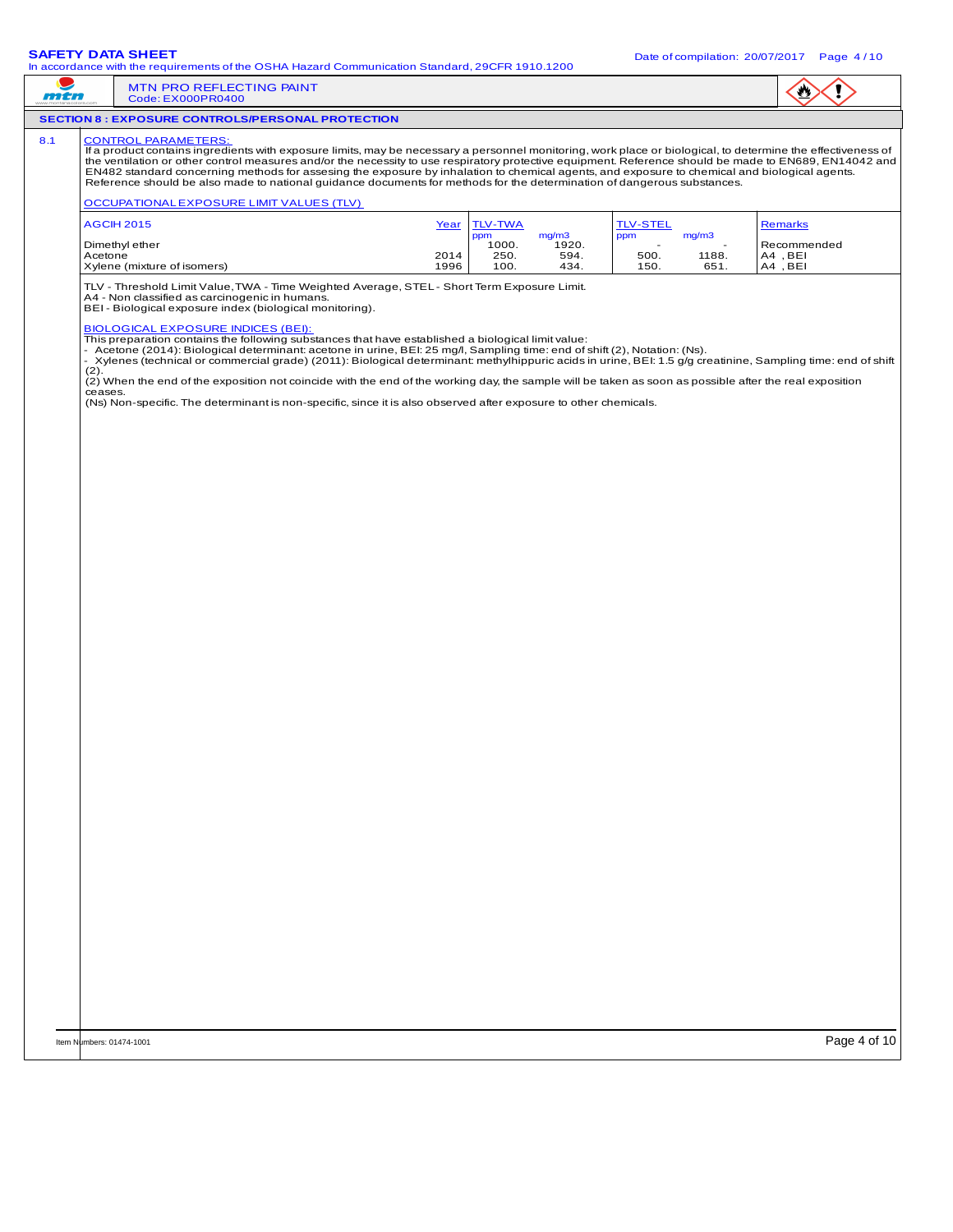**SAFETY DATA SHEET** DATA SHEET DATA SHEET DATA SHEET DATA SHEET DATA SHEET DATA SHEET DATA SHEET DATA SHEET DATA SHEET DATA SHEET DATA SHEET DATA SHEET DATA SHEET DATA SHEET DATA SHEET DATA SHEET DATA SHEET DATA SHEET DATA

|     |                                         | In accordance with the requirements of the OSHA Hazard Communication Standard, 29CFR 1910.1200                                                                                                                                                                                                                                                                                                                                                                                                                                                                                                                                                       |              |  |  |
|-----|-----------------------------------------|------------------------------------------------------------------------------------------------------------------------------------------------------------------------------------------------------------------------------------------------------------------------------------------------------------------------------------------------------------------------------------------------------------------------------------------------------------------------------------------------------------------------------------------------------------------------------------------------------------------------------------------------------|--------------|--|--|
| mtn | Code: EX000PR0400                       | <b>MTN PRO REFLECTING PAINT</b>                                                                                                                                                                                                                                                                                                                                                                                                                                                                                                                                                                                                                      |              |  |  |
| 8.2 | <b>EXPOSURE CONTROLS:</b>               |                                                                                                                                                                                                                                                                                                                                                                                                                                                                                                                                                                                                                                                      |              |  |  |
|     | <b>ENGINEERING MEASURES:</b>            |                                                                                                                                                                                                                                                                                                                                                                                                                                                                                                                                                                                                                                                      |              |  |  |
|     |                                         | Provide adequate ventilation. Where reasonably practicable, this should be achieved by the use of local exhaust ventilation and<br>good general extraction. If these measures are not sufficient to maintain concentrations of particulates and vapours below the<br>Occupational Exposure Limits, suitable respiratory protection must be worn.                                                                                                                                                                                                                                                                                                     |              |  |  |
|     |                                         | Protection of respiratory system: Avoid the inhalation of vapours.<br>Protection of eyes and face: It is recommended to dispose of water taps or sources with clean water close to the working area.<br>Protection of hands and skin: It is recommended to dispose of water taps or sources with clean water close to the working area. Barrier creams may help to<br>protect the exposed areas of the skin. Barrier creams should not be applied once exposure has occurred.                                                                                                                                                                        |              |  |  |
|     |                                         | OCCUPATIONAL EXPOSURE CONTROLS: Directive 89/686/EEC~96/58/EC:<br>As a general measure on prevention and safety in the work place, we recommend the use of a basic personal protection equipment (PPE), with the<br>corresponding EC marking. For more information on personal protective equipment (storage, use, cleaning, maintenance, type and characteristics of the<br>PPE, protection class, marking, category, etc), you should consult the informative brochures provided by the manufacturers of PPE.                                                                                                                                      |              |  |  |
|     | Mask:                                   | Suitable combined filter mask for gases, vapours and particles (OSHA 29CFR 1910.134 and ANSI Z88.2). Classe 1: low<br>capacity up to 1000 ppm, Classe 2: medium capacity up to 5000 ppm, Classe 3: high capacity up to 10000 ppm. In order to<br>obtain a suitable protection level, the filter class must be selected depending on the type and concentration of the contaminating<br>agents present, in accordance with the specifications supplied by the filter producers. The respiratory equipment with filters does<br>not work satisfactorily when the air contains high concentrations of vapour or oxygen content less than 18% in volume. |              |  |  |
|     | Goggles:                                | Safety goggles with suitable lateral protection (OSHA 29CFR 1910.133). Clean daily and disinfect at reqular intervals in<br>accordance with the instructions of the manufacturer.                                                                                                                                                                                                                                                                                                                                                                                                                                                                    |              |  |  |
|     | Face shield:                            | No.                                                                                                                                                                                                                                                                                                                                                                                                                                                                                                                                                                                                                                                  |              |  |  |
|     | Gloves:                                 | Gloves resistant against chemicals (OSHA 29CFR 1910.132). There are several factors (for example, temperature), they do in<br>practice the period of use of a protective gloves resistant against chemicals is clearly lower than the established standard OSHA<br>29CFR 1910.132. Due to the wide variety of circumstances and possibilities, we must have in mind the manual of instructions<br>from manufacturers of gloves. The gloves should be immediately replaced when any sign of degradation is noted.                                                                                                                                     |              |  |  |
|     | Boots:                                  | No.                                                                                                                                                                                                                                                                                                                                                                                                                                                                                                                                                                                                                                                  |              |  |  |
|     | Apron:                                  | No.                                                                                                                                                                                                                                                                                                                                                                                                                                                                                                                                                                                                                                                  |              |  |  |
|     | Clothing:                               | No.                                                                                                                                                                                                                                                                                                                                                                                                                                                                                                                                                                                                                                                  |              |  |  |
|     | <b>Thermal hazards:</b>                 | Not applicable (the product is handled at room temperature).                                                                                                                                                                                                                                                                                                                                                                                                                                                                                                                                                                                         |              |  |  |
|     | <b>ENVIRONMENTAL EXPOSURE CONTROLS:</b> | Avoid any spillage in the environment. Avoid any release into the atmosphere.                                                                                                                                                                                                                                                                                                                                                                                                                                                                                                                                                                        |              |  |  |
|     |                                         | Spills on the soil: Prevent contamination of soil.                                                                                                                                                                                                                                                                                                                                                                                                                                                                                                                                                                                                   |              |  |  |
|     |                                         | Spills in water: Do not allow to escape into drains, sewers or water courses.                                                                                                                                                                                                                                                                                                                                                                                                                                                                                                                                                                        |              |  |  |
|     |                                         | Emissions to the atmosphere: Because of volatility, emissions to the atmosphere while handling and use may result. When possible, avoid solvent release                                                                                                                                                                                                                                                                                                                                                                                                                                                                                              |              |  |  |
|     | - VOC                                   | to the atmosphere; do not pulverize more than is strictly necessary.<br>599.0 g/l (-H2O-es)<br><b>ASTM D-3960</b><br>÷                                                                                                                                                                                                                                                                                                                                                                                                                                                                                                                               |              |  |  |
|     |                                         |                                                                                                                                                                                                                                                                                                                                                                                                                                                                                                                                                                                                                                                      |              |  |  |
|     |                                         |                                                                                                                                                                                                                                                                                                                                                                                                                                                                                                                                                                                                                                                      |              |  |  |
|     |                                         |                                                                                                                                                                                                                                                                                                                                                                                                                                                                                                                                                                                                                                                      |              |  |  |
|     |                                         |                                                                                                                                                                                                                                                                                                                                                                                                                                                                                                                                                                                                                                                      |              |  |  |
|     |                                         |                                                                                                                                                                                                                                                                                                                                                                                                                                                                                                                                                                                                                                                      |              |  |  |
|     |                                         |                                                                                                                                                                                                                                                                                                                                                                                                                                                                                                                                                                                                                                                      |              |  |  |
|     |                                         |                                                                                                                                                                                                                                                                                                                                                                                                                                                                                                                                                                                                                                                      |              |  |  |
|     |                                         |                                                                                                                                                                                                                                                                                                                                                                                                                                                                                                                                                                                                                                                      |              |  |  |
|     |                                         |                                                                                                                                                                                                                                                                                                                                                                                                                                                                                                                                                                                                                                                      |              |  |  |
|     |                                         |                                                                                                                                                                                                                                                                                                                                                                                                                                                                                                                                                                                                                                                      |              |  |  |
|     |                                         |                                                                                                                                                                                                                                                                                                                                                                                                                                                                                                                                                                                                                                                      |              |  |  |
|     |                                         |                                                                                                                                                                                                                                                                                                                                                                                                                                                                                                                                                                                                                                                      |              |  |  |
|     |                                         |                                                                                                                                                                                                                                                                                                                                                                                                                                                                                                                                                                                                                                                      |              |  |  |
|     |                                         |                                                                                                                                                                                                                                                                                                                                                                                                                                                                                                                                                                                                                                                      |              |  |  |
|     | Item Numbers: 01474-1001                |                                                                                                                                                                                                                                                                                                                                                                                                                                                                                                                                                                                                                                                      | Page 5 of 10 |  |  |
|     |                                         |                                                                                                                                                                                                                                                                                                                                                                                                                                                                                                                                                                                                                                                      |              |  |  |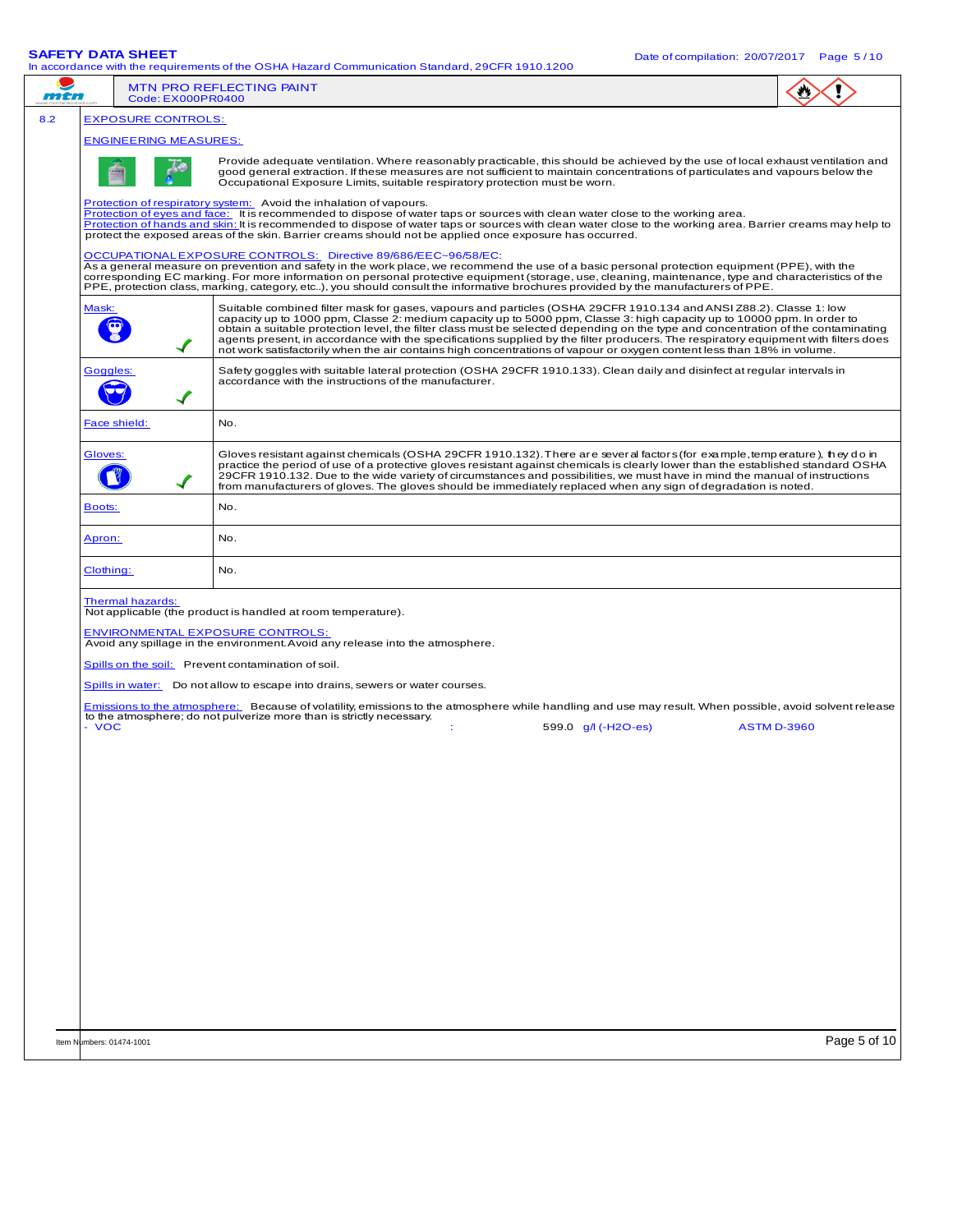**SAFETY DATA SHEET**<br>In accordance with the requirements of the OSHA Hazard Communication Standard, 2005B 1910 1200. Date of compilation: 20/07/2017 Page 6/10 In accordance with the requirements of the OSHA Hazard Communication Standard, 29CFR 1910.1200

|      | In accordance with the requirements of the OSHA Hazard Communication Standard, 29CFR 1910.1200                                                                                                                                                                                                                                                                                                                                                                                                                                                                                                                                                                                                                                                                                                                                                                                                                                                               |                                                                                                                                                                                                                                                                                                                                                                                                                           | -s-                   |
|------|--------------------------------------------------------------------------------------------------------------------------------------------------------------------------------------------------------------------------------------------------------------------------------------------------------------------------------------------------------------------------------------------------------------------------------------------------------------------------------------------------------------------------------------------------------------------------------------------------------------------------------------------------------------------------------------------------------------------------------------------------------------------------------------------------------------------------------------------------------------------------------------------------------------------------------------------------------------|---------------------------------------------------------------------------------------------------------------------------------------------------------------------------------------------------------------------------------------------------------------------------------------------------------------------------------------------------------------------------------------------------------------------------|-----------------------|
| mtn  | <b>MTN PRO REFLECTING PAINT</b><br>Code: EX000PR0400                                                                                                                                                                                                                                                                                                                                                                                                                                                                                                                                                                                                                                                                                                                                                                                                                                                                                                         |                                                                                                                                                                                                                                                                                                                                                                                                                           |                       |
|      | <b>SECTION 9 : PHYSICAL AND CHEMICALP ROPERTIES</b>                                                                                                                                                                                                                                                                                                                                                                                                                                                                                                                                                                                                                                                                                                                                                                                                                                                                                                          |                                                                                                                                                                                                                                                                                                                                                                                                                           |                       |
| 9.1  | <b>INFORMATION ON BASIC PHYSICAL AND CHEMICAL PROPERTIES:</b><br>Appearance<br>- Physical state<br>- Odour<br>- Odour threshold<br>pH-value<br>- pH<br>Change of state<br>- Melting point<br>- Initial boiling point<br><b>Density</b><br>- Vapour density<br>- Relative density<br><b>Stability</b><br>- Decomposition temperature<br><b>Viscosity:</b><br>- Viscosity (flow time)<br><b>Volatility:</b><br>- Evaporation rate<br>- Vapour pressure<br>Solubility(ies)<br>- Liposolubility<br>- Partition coefficient: n-octanol/water<br>Flammability:<br>- Flash point<br>- Upper/lower flammability or explosive limits<br>- Autoignition temperature<br><b>Explosive properties:</b><br>Vapours can form explosive mixtures with air and are able to flame up or explode in presence of an ignition source.<br><b>Oxidizing properties:</b><br>Not classified as oxidizing product.<br>*Estimated values based on the substances composing the mixture. | Aerosol.<br>Characteristic<br>Not available (mixture).<br>Not applicable (non-aqueous media).<br>Not applicable (mixture).<br>Not applicable<br>Not available<br>0.928* at 20/4°C<br>Not available (technical impossibility to obtain the data).<br>Not applicable<br>Not applicable<br>Not available<br>Not applicable<br>Not applicable (mixture).<br>$-40*$ °C<br>3.1* - 24.5 % Volume 25 °C<br>$^{\circ}$ C<br>$257*$ | <b>Relative water</b> |
| 9.2  | <b>OTHER INFORMATION:</b><br>- Solids<br>- VOC (supply)<br>÷<br>The values indicated do not always coincide with product specifications. The data for the product specifications can be found in the technical data sheet of<br>the same. For additional information concerning physical and chemical properties related to safety and environment, see sections 7 and 12.                                                                                                                                                                                                                                                                                                                                                                                                                                                                                                                                                                                   | 38.3 % Weight<br>61.0 % Weight                                                                                                                                                                                                                                                                                                                                                                                            |                       |
|      | <b>SECTION 10 : STABILITY AND REACTIVITY</b>                                                                                                                                                                                                                                                                                                                                                                                                                                                                                                                                                                                                                                                                                                                                                                                                                                                                                                                 |                                                                                                                                                                                                                                                                                                                                                                                                                           |                       |
| 10.1 | <b>REACTIVITY:</b><br>Corrosivity to metals: It is not corrosive to metals.<br><b>Pyrophorical properties:</b> It is not pyrophoric.                                                                                                                                                                                                                                                                                                                                                                                                                                                                                                                                                                                                                                                                                                                                                                                                                         |                                                                                                                                                                                                                                                                                                                                                                                                                           |                       |
| 10.2 | <b>CHEMICAL STABILITY:</b><br>Stable under recommended storage and handling conditions.                                                                                                                                                                                                                                                                                                                                                                                                                                                                                                                                                                                                                                                                                                                                                                                                                                                                      |                                                                                                                                                                                                                                                                                                                                                                                                                           |                       |
| 10.3 | POSSIBILITY OF HAZARDOUS REACTIONS:<br>Possible dangerous reaction with reducing agents, oxidizing agents, acids, alkalis, amines, peroxides.                                                                                                                                                                                                                                                                                                                                                                                                                                                                                                                                                                                                                                                                                                                                                                                                                |                                                                                                                                                                                                                                                                                                                                                                                                                           |                       |
| 10.4 | <b>CONDITIONS TO AVOID:</b><br>Heat: Keep away from sources of heat.<br><b>Light:</b> Avoid direct contact with sunlight.<br>Air: The product is not affected by exposure to air, but should not be left the containers open.<br>Humidity: Avoid extreme humidity conditions.<br>Pressure: Not relevant.<br>_ The product is not sensitive to shocks, but as a recommendation of a general nature should be avoided bumps and rough handling to avoid dents<br>and breakage of packaging, especially when the product is handled in large quantities, and during loading and download operations.                                                                                                                                                                                                                                                                                                                                                            |                                                                                                                                                                                                                                                                                                                                                                                                                           |                       |
| 10.5 | <b>INCOMPATIBLE MATERIALS:</b><br>Keep away from oxidixing agents, from strongly alkaline and strongly acid materials.                                                                                                                                                                                                                                                                                                                                                                                                                                                                                                                                                                                                                                                                                                                                                                                                                                       |                                                                                                                                                                                                                                                                                                                                                                                                                           |                       |
| 10.6 | <b>HAZARDOUS DECOMPOSITION PRODUCTS:</b><br>As consequence of thermal decomposition, hazardous products may be produced: carbon monoxide.                                                                                                                                                                                                                                                                                                                                                                                                                                                                                                                                                                                                                                                                                                                                                                                                                    |                                                                                                                                                                                                                                                                                                                                                                                                                           |                       |
|      | Item Numbers: 01474-1001                                                                                                                                                                                                                                                                                                                                                                                                                                                                                                                                                                                                                                                                                                                                                                                                                                                                                                                                     |                                                                                                                                                                                                                                                                                                                                                                                                                           | Page 6 of 10          |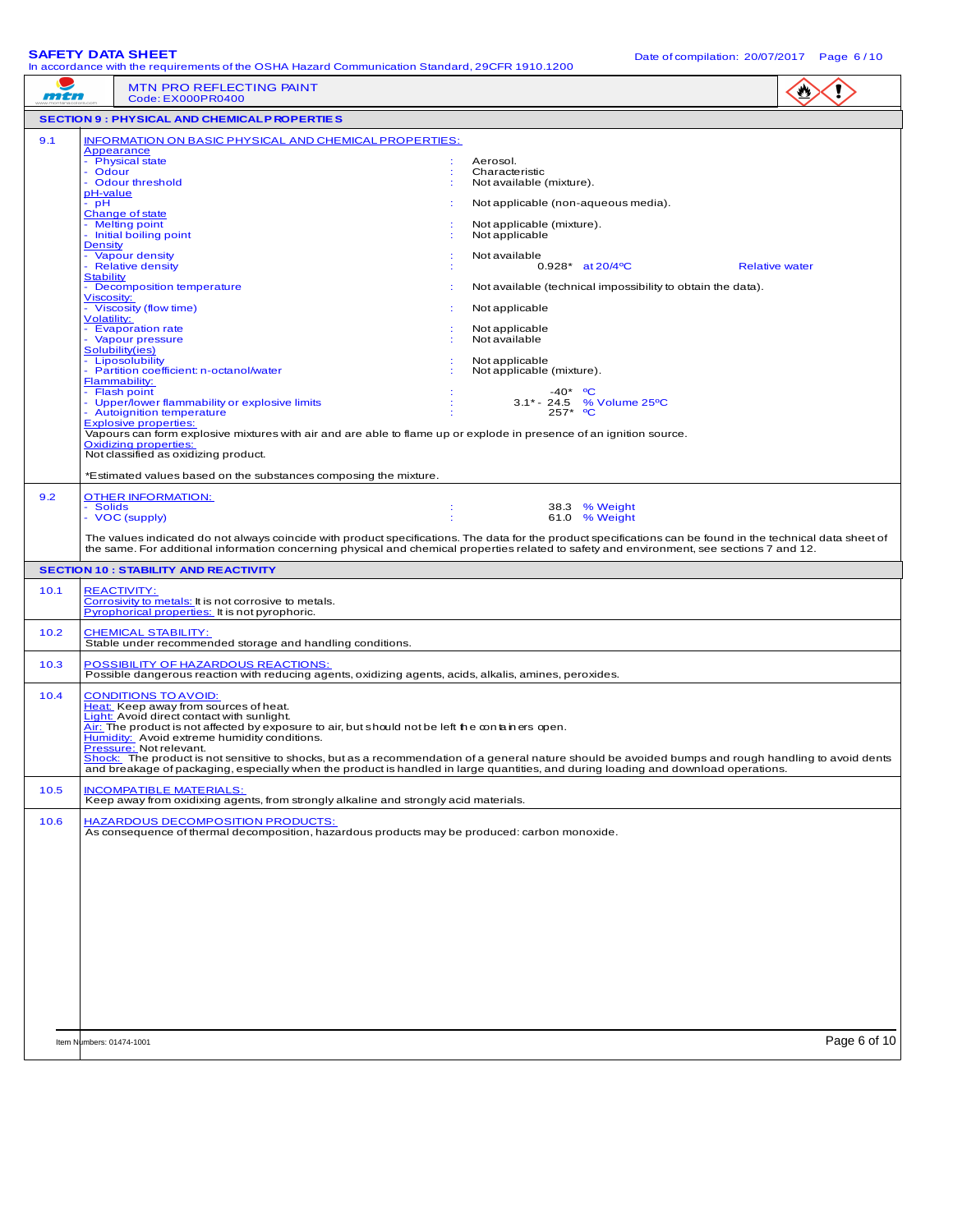|                                                                                                                                                                                                                                                                                                                                                                                                                                                                                                                                                                     | In accordance with the requirements of the OSHA Hazard Communication Standard, 29CFR 1910.1200                                                                                                                                                                                                    |                       |       |                                                                                                                                        |                                                                                                                                               |                                                        |
|---------------------------------------------------------------------------------------------------------------------------------------------------------------------------------------------------------------------------------------------------------------------------------------------------------------------------------------------------------------------------------------------------------------------------------------------------------------------------------------------------------------------------------------------------------------------|---------------------------------------------------------------------------------------------------------------------------------------------------------------------------------------------------------------------------------------------------------------------------------------------------|-----------------------|-------|----------------------------------------------------------------------------------------------------------------------------------------|-----------------------------------------------------------------------------------------------------------------------------------------------|--------------------------------------------------------|
| mtn                                                                                                                                                                                                                                                                                                                                                                                                                                                                                                                                                                 | <b>MTN PRO REFLECTING PAINT</b><br>Code: EX000PR0400                                                                                                                                                                                                                                              |                       |       |                                                                                                                                        |                                                                                                                                               |                                                        |
|                                                                                                                                                                                                                                                                                                                                                                                                                                                                                                                                                                     | <b>SECTION 11 : TOXICOLOGICAL INFORMATION</b>                                                                                                                                                                                                                                                     |                       |       |                                                                                                                                        |                                                                                                                                               |                                                        |
| 11.1                                                                                                                                                                                                                                                                                                                                                                                                                                                                                                                                                                | No experimental toxicological data on the preparation is available. The toxicological classification for these mixture has been carried out by using the conventional<br>calculation method of the Regulation (EU) No. 1272/2008~1221/2015 (CLP).<br><b>INFORMATION ON TOXICOLOGICAL EFFECTS:</b> |                       |       |                                                                                                                                        |                                                                                                                                               |                                                        |
|                                                                                                                                                                                                                                                                                                                                                                                                                                                                                                                                                                     | <b>ACUTE TOXICITY:</b><br>Dose and lethal concentrations<br>for individual ingredients:<br>Dimethyl ether                                                                                                                                                                                         |                       |       | DL50 (OECD 401)<br>mg/kg oral                                                                                                          | DL50 (OECD 402)<br>mg/kg cutaneous                                                                                                            | CL50 (OECD 403)<br>mg/m3.4h inhalation<br>> 100000 Rat |
|                                                                                                                                                                                                                                                                                                                                                                                                                                                                                                                                                                     | Acetone<br>Xylene (mixture of isomers)                                                                                                                                                                                                                                                            |                       |       | 5800. Rat<br>4300. Rat                                                                                                                 | 15800. Rabbit<br>1700. Rabbit                                                                                                                 | > 76000. Rat<br>> 22080. Rat                           |
|                                                                                                                                                                                                                                                                                                                                                                                                                                                                                                                                                                     | No observed adverse effect level<br>Not available<br>Lowest observed adverse effect level<br>Not available<br><b>INFORMATION ON LIKELY ROUTES OF EX POS URE: Acute toxicity:</b>                                                                                                                  |                       |       |                                                                                                                                        |                                                                                                                                               |                                                        |
|                                                                                                                                                                                                                                                                                                                                                                                                                                                                                                                                                                     | Routes of exposure                                                                                                                                                                                                                                                                                | <b>Acute toxicity</b> | Cat.  | Main effects, acute and/or delayed                                                                                                     |                                                                                                                                               |                                                        |
|                                                                                                                                                                                                                                                                                                                                                                                                                                                                                                                                                                     | Inhalation:<br>Not classified                                                                                                                                                                                                                                                                     | $ATE > 20000$ mg/m3   |       |                                                                                                                                        | Not classified as a product with acute toxicity if inhaled (based on<br>available data, the classification criteria are not met).             |                                                        |
| $ATE > 2000$ mg/kg<br>Skin:<br>Not classified as a product with acute toxicity in contact with skin<br>Not classified<br>(based on available data, the classification criteria are not met).                                                                                                                                                                                                                                                                                                                                                                        |                                                                                                                                                                                                                                                                                                   |                       |       |                                                                                                                                        |                                                                                                                                               |                                                        |
|                                                                                                                                                                                                                                                                                                                                                                                                                                                                                                                                                                     | Eyes:<br>Not classified                                                                                                                                                                                                                                                                           | Not available         |       | Not classified as a product with acute toxicity by eye contact (lack<br>of data).                                                      |                                                                                                                                               |                                                        |
|                                                                                                                                                                                                                                                                                                                                                                                                                                                                                                                                                                     | Ingestion:<br>Not classified                                                                                                                                                                                                                                                                      | $ATE > 5000$ mg/kg    |       | Not classified as a product with acute toxicity if swallowed (based<br>on available data, the classification criteria are not met).    |                                                                                                                                               |                                                        |
|                                                                                                                                                                                                                                                                                                                                                                                                                                                                                                                                                                     | CORROSION / IRRITATION / SENSITISATION :                                                                                                                                                                                                                                                          |                       |       |                                                                                                                                        |                                                                                                                                               |                                                        |
|                                                                                                                                                                                                                                                                                                                                                                                                                                                                                                                                                                     | Danger class                                                                                                                                                                                                                                                                                      | <b>Target organs</b>  | Cat.  | Main effects, acute and/or delayed                                                                                                     |                                                                                                                                               |                                                        |
|                                                                                                                                                                                                                                                                                                                                                                                                                                                                                                                                                                     | <b>Respiratory corrosion/irritation:</b><br>Not classified                                                                                                                                                                                                                                        |                       |       | Not classified as a product corrosive or irritant by inhalation (based<br>on available data, the classification criteria are not met). |                                                                                                                                               |                                                        |
|                                                                                                                                                                                                                                                                                                                                                                                                                                                                                                                                                                     | Skin corrosion/irritation:<br>Not classified                                                                                                                                                                                                                                                      |                       |       |                                                                                                                                        | Not classified as a product corrosive or irritant in contact with skin<br>(based on available data, the classification criteria are not met). |                                                        |
|                                                                                                                                                                                                                                                                                                                                                                                                                                                                                                                                                                     | Serious eye damage/irritation:<br>$\diamondsuit$                                                                                                                                                                                                                                                  | Eyes<br>$\bigcirc$    | Cat.2 | # IRRITANT: Causes serious eye irritation.                                                                                             |                                                                                                                                               |                                                        |
|                                                                                                                                                                                                                                                                                                                                                                                                                                                                                                                                                                     | <b>Respiratory sensitisation:</b><br>Not classified                                                                                                                                                                                                                                               |                       |       |                                                                                                                                        | Not classified as a product sensitising by inhalation (based on<br>available data, the classification criteria are not met).                  |                                                        |
|                                                                                                                                                                                                                                                                                                                                                                                                                                                                                                                                                                     | <b>Skin sensitisation:</b><br>Not classified                                                                                                                                                                                                                                                      |                       |       |                                                                                                                                        | Not classified as a product sensitising by skin contact (based on<br>available data, the classification criteria are not met).                |                                                        |
|                                                                                                                                                                                                                                                                                                                                                                                                                                                                                                                                                                     | <b>ASPIRATION HAZARD:</b>                                                                                                                                                                                                                                                                         |                       |       |                                                                                                                                        |                                                                                                                                               |                                                        |
|                                                                                                                                                                                                                                                                                                                                                                                                                                                                                                                                                                     | Danger class                                                                                                                                                                                                                                                                                      | <b>Target organs</b>  | Cat.  | Main effects, acute and/or delayed                                                                                                     |                                                                                                                                               |                                                        |
|                                                                                                                                                                                                                                                                                                                                                                                                                                                                                                                                                                     | <b>Aspiration hazard:</b><br>Not classified                                                                                                                                                                                                                                                       |                       |       | Not applicable.                                                                                                                        |                                                                                                                                               |                                                        |
| SPECIFIC TARGET ORGANS TOXICITY (STOT): Single exposure (SE) and/or Repeated exposure (RE):<br>Not classified as a dangerous product for target organs (based on available data, the classification criteria are not met).<br><b>CMR EFFECTS:</b><br>Carcinogenic effects: Is not considered as a carcinogenic product.<br>Genotoxicity: Is not considered as a mutagenic product.<br>Toxicity for reproduction: Do not harm fertility. Do not harm the fetus developping.<br>Effects via lactation: Not classified as a hazardous product for children breast-fed. |                                                                                                                                                                                                                                                                                                   |                       |       |                                                                                                                                        |                                                                                                                                               |                                                        |
|                                                                                                                                                                                                                                                                                                                                                                                                                                                                                                                                                                     | Item Numbers: 01474-1001                                                                                                                                                                                                                                                                          |                       |       |                                                                                                                                        |                                                                                                                                               | Page 7 of 10                                           |
|                                                                                                                                                                                                                                                                                                                                                                                                                                                                                                                                                                     |                                                                                                                                                                                                                                                                                                   |                       |       |                                                                                                                                        |                                                                                                                                               |                                                        |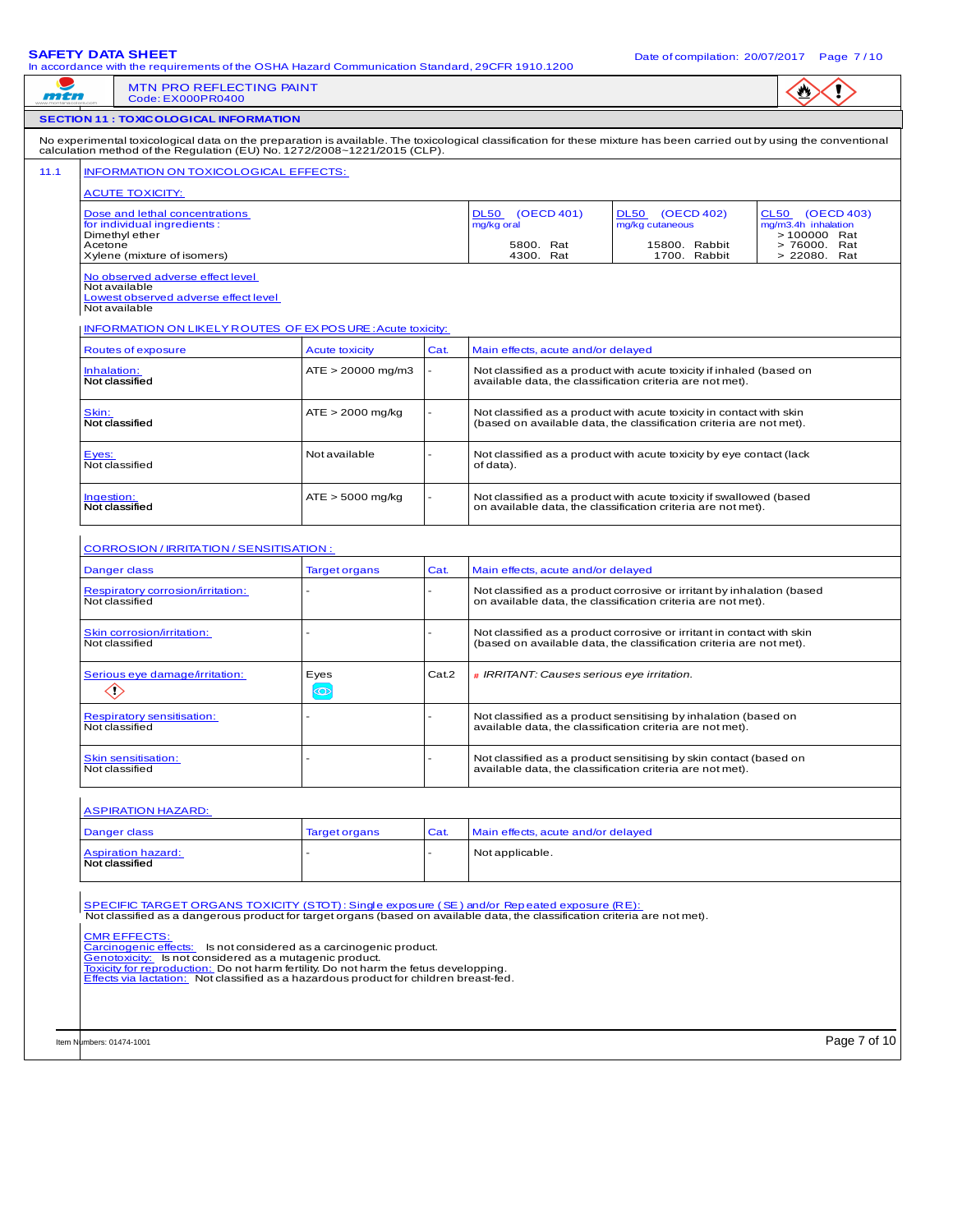|      | <b>SAFETY DATA SHEET</b><br>In accordance with the requirements of the OSHA Hazard Communication Standard, 29CFR 1910.1200                                                                                                                                                                                                                                                                                                                                                                                                                                                                                                                                                                                                                                                                                                                                                                                                                                                                                                       |                                                                               |                                                                                                              | Date of compilation: 20/07/2017  Page 8/10                          |
|------|----------------------------------------------------------------------------------------------------------------------------------------------------------------------------------------------------------------------------------------------------------------------------------------------------------------------------------------------------------------------------------------------------------------------------------------------------------------------------------------------------------------------------------------------------------------------------------------------------------------------------------------------------------------------------------------------------------------------------------------------------------------------------------------------------------------------------------------------------------------------------------------------------------------------------------------------------------------------------------------------------------------------------------|-------------------------------------------------------------------------------|--------------------------------------------------------------------------------------------------------------|---------------------------------------------------------------------|
| mtn  | <b>MTN PRO REFLECTING PAINT</b><br>Code: EX000PR0400                                                                                                                                                                                                                                                                                                                                                                                                                                                                                                                                                                                                                                                                                                                                                                                                                                                                                                                                                                             |                                                                               |                                                                                                              |                                                                     |
|      | <u>DELAYED AND IMMEDIATE EFFECTS AS WELLAS CHRONIC EFFECTS FROM SHORT ANDLONG-TE RM E XPOS UR E:</u><br>Routes of exposure: May be absorbed by inhalation of vapour, through the skin and by ingestion.<br>Short-term exposure: Exposure to solvent vapour concentrations in excess of the stated occupational exposure limit, may result in adverse health<br>effects, such as mucous membrane and respiratory system irritation and adverse effects on kidneys, liver and central nervous system. Liquid splashes in<br>the eyes may cause irritation and reversible damage. If swallowed, may cause irritation of the throat; other effects may be the same as described in the<br>exposure to vapours.<br>Long-term or repeated exposure: Repeated or prolonged contact may cause removal of natural fat from the skin, resulting in non-allergic contact<br>dermatitis and absorption through the skin.<br><b>INTERACTIVE EFFECTS:</b><br>Not available.<br>INFORMATION ABOUT TOXICOCINE TICS, METABOLISM AND DISTRIBUTION: |                                                                               |                                                                                                              |                                                                     |
|      | Dermal absorption: Not available.<br>Basic toxicokinetics: Not available.<br><b>ADDITIONAL INFORMATION:</b>                                                                                                                                                                                                                                                                                                                                                                                                                                                                                                                                                                                                                                                                                                                                                                                                                                                                                                                      |                                                                               |                                                                                                              |                                                                     |
|      | Not available.<br><b>SECTION 12 : ECOLOGICAL INFORMATION</b>                                                                                                                                                                                                                                                                                                                                                                                                                                                                                                                                                                                                                                                                                                                                                                                                                                                                                                                                                                     |                                                                               |                                                                                                              |                                                                     |
|      | No experimental ecotoxicological data on the preparation as such is available. The ecotoxicological classification for these mixture has been carried out by using the                                                                                                                                                                                                                                                                                                                                                                                                                                                                                                                                                                                                                                                                                                                                                                                                                                                           |                                                                               |                                                                                                              |                                                                     |
|      | conventional calculation method of the Regulation (EU) No. 1272/2008~1221/2015 (CLP).<br><b>TOXICITY:</b>                                                                                                                                                                                                                                                                                                                                                                                                                                                                                                                                                                                                                                                                                                                                                                                                                                                                                                                        |                                                                               |                                                                                                              |                                                                     |
| 12.1 | Acute toxicity in aquatic environment<br>for individual ingredients:<br>Dimethyl ether<br>Acetone<br>Xylene (mixture of isomers)                                                                                                                                                                                                                                                                                                                                                                                                                                                                                                                                                                                                                                                                                                                                                                                                                                                                                                 | CL50 (OECD 203)<br>mg/l.96hours<br>4100. Fishes<br>5540. Fishes<br>14. Fishes | CE50 (OECD 202)<br>mg/l.48hours<br>4400. Daphnia<br>12100. Daphnia<br>16. Daphnia                            | CE50 (OECD 201)<br>mg/l.72hours<br>$> 10$ . Algae                   |
|      | No observed effect concentration<br>Not available<br>Lowest observed effect concentration<br>Not available                                                                                                                                                                                                                                                                                                                                                                                                                                                                                                                                                                                                                                                                                                                                                                                                                                                                                                                       |                                                                               |                                                                                                              |                                                                     |
| 12.2 | PERSISTENCE AND DEGRADABILITY:<br>Not available.                                                                                                                                                                                                                                                                                                                                                                                                                                                                                                                                                                                                                                                                                                                                                                                                                                                                                                                                                                                 |                                                                               |                                                                                                              |                                                                     |
|      | Aerobic biodegradation<br>for individual ingredients:<br>Dimethyl ether<br>Acetone<br>Xylene (mixture of isomers)                                                                                                                                                                                                                                                                                                                                                                                                                                                                                                                                                                                                                                                                                                                                                                                                                                                                                                                | <b>DQO</b><br>mgO2/g<br>1041.<br>1920.<br>2620.                               | %DBO/DQO<br>5 days 14 days 28 days<br>$-5.$<br>$\sim 1. \sim 3.$<br>~1.4<br>$\sim$ 52. $\sim$ 81. $\sim$ 88. | <b>Biodegradability</b><br>Not easy<br>Easy<br>Easy                 |
|      | Note: Biodegradability data correspond to an average of data from various bibliographic sources.                                                                                                                                                                                                                                                                                                                                                                                                                                                                                                                                                                                                                                                                                                                                                                                                                                                                                                                                 |                                                                               |                                                                                                              |                                                                     |
| 12.3 | <b>BIOACCUMULATIVE POTENTIAL:</b><br>Not available.                                                                                                                                                                                                                                                                                                                                                                                                                                                                                                                                                                                                                                                                                                                                                                                                                                                                                                                                                                              |                                                                               |                                                                                                              |                                                                     |
|      | <b>Bioaccumulation</b><br>for individual ingredients:<br>Dimethyl ether<br>Acetone<br>Xylene (mixture of isomers)                                                                                                                                                                                                                                                                                                                                                                                                                                                                                                                                                                                                                                                                                                                                                                                                                                                                                                                | logPow<br>0.0700<br>$-0.240$<br>3.16                                          | <b>BCF</b><br>L/kg<br>(calculated)<br>1.7<br>3.2<br>(calculated)<br>57.<br>(calculated)                      | <b>Potential</b><br>Not available<br>Not available<br>Not available |
| 12.4 | <u>MOBILITY IN SOIL:</u><br>Not available.                                                                                                                                                                                                                                                                                                                                                                                                                                                                                                                                                                                                                                                                                                                                                                                                                                                                                                                                                                                       |                                                                               |                                                                                                              |                                                                     |
| 12.6 | <b>OTHER ADVERSE EFFECTS:</b><br>Ozone depletion potential: Not available.<br>Photochemical ozone creation potential: Not available.<br>Earth global warming potential: In case of fire or incineration liberates CO2.<br>Endocrine disrupting potential: Not available.                                                                                                                                                                                                                                                                                                                                                                                                                                                                                                                                                                                                                                                                                                                                                         |                                                                               |                                                                                                              |                                                                     |
|      | <b>SECTION 13 : DISPOSAL CONSIDERATIONS</b>                                                                                                                                                                                                                                                                                                                                                                                                                                                                                                                                                                                                                                                                                                                                                                                                                                                                                                                                                                                      |                                                                               |                                                                                                              |                                                                     |
| 13.1 | WASTE TREATMENT METHODS: Directive 2008/98/EC~Regulation (EU) no. 1357/2014:<br>Take all necessary measures to prevent the production of waste whenever possible. Analyse possible methods for revaluation or recycling. Do not<br>discharge into drains or the environment, dispose of at an authorised waste collection point. Waste should be handled and disposed of in accordance with<br>current local and national regulations. For exposure controls and personal protection measures, see section 8.<br>Disposal of empty containers:<br>Emptied containers and packaging should be disposed of in accordance with currently local and national regulations. The classification of packaging as<br>hazardous waste will depend on the degree of empting of the same, being the holder of the residue responsible for their classification, With contaminated                                                                                                                                                            |                                                                               |                                                                                                              |                                                                     |
|      | containers and packaging, adopt the same measures as for the product in itself. Ensure the container is completely empty before throwing it away.<br>Procedures for neutralising or destroying the product:<br>In accordance with local regulations. Do not incinerarate closed containers.                                                                                                                                                                                                                                                                                                                                                                                                                                                                                                                                                                                                                                                                                                                                      |                                                                               |                                                                                                              |                                                                     |
|      | Item Numbers: 01474-1001                                                                                                                                                                                                                                                                                                                                                                                                                                                                                                                                                                                                                                                                                                                                                                                                                                                                                                                                                                                                         |                                                                               |                                                                                                              | Page 8 of 10                                                        |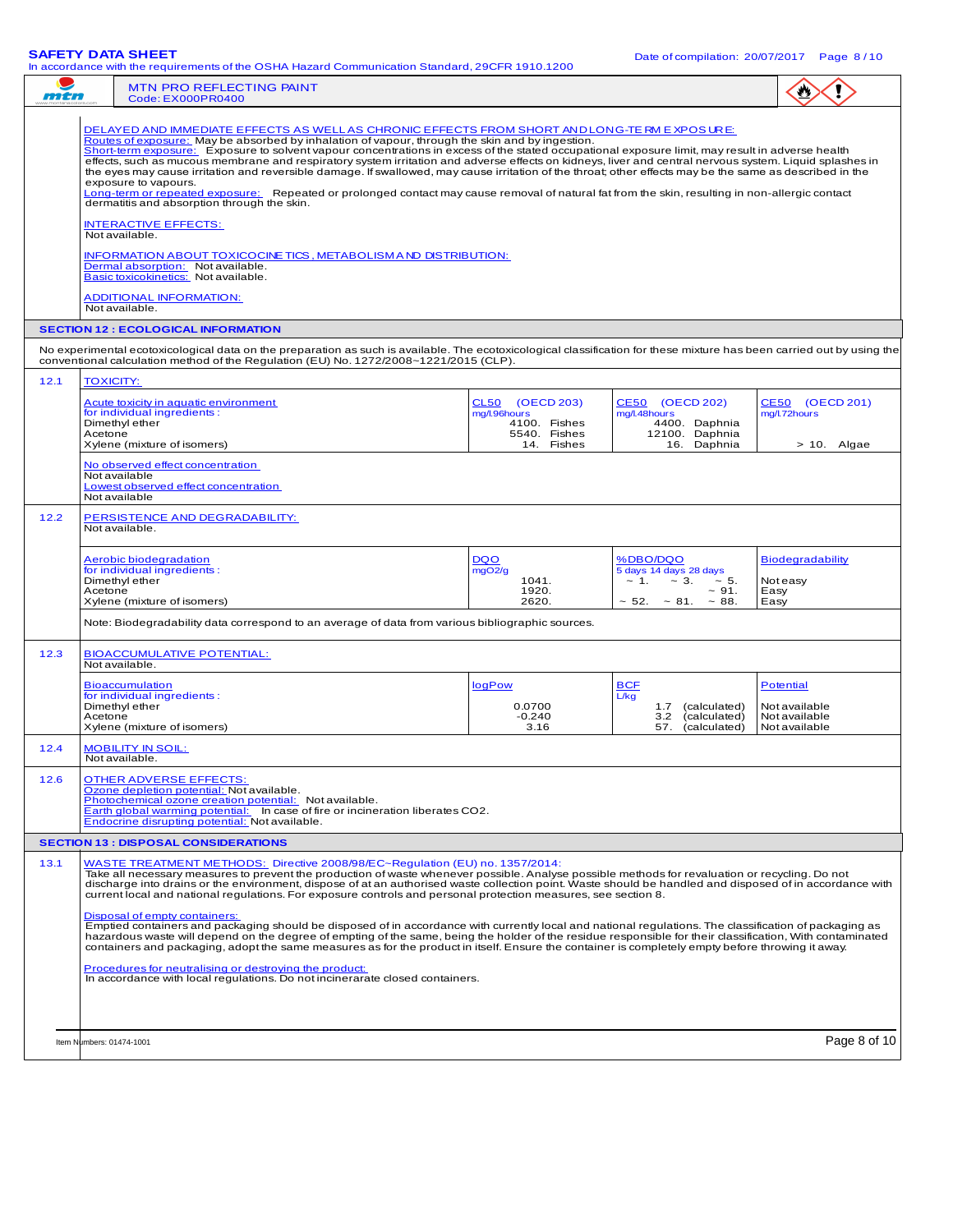**SAFETY DATA SHEET**<br>In accordance with the requirements of the OSHA Hazard Communication Standard, 29CFR 1910.1200

|              |                                                                                                                                                                                               | In accordance with the requirements of the OSHA Hazard Communication Standard, 29CFR 1910.1200                                                                                                                                                                                                              |              |
|--------------|-----------------------------------------------------------------------------------------------------------------------------------------------------------------------------------------------|-------------------------------------------------------------------------------------------------------------------------------------------------------------------------------------------------------------------------------------------------------------------------------------------------------------|--------------|
| mtn          | <b>MTN PRO REFLECTING PAINT</b><br>Code: EX000PR0400                                                                                                                                          |                                                                                                                                                                                                                                                                                                             |              |
|              | <b>SECTION 14 : TRANSPORT INFORMATION</b>                                                                                                                                                     |                                                                                                                                                                                                                                                                                                             |              |
| 14.1         | <b>UN NUMBER: 1950</b>                                                                                                                                                                        |                                                                                                                                                                                                                                                                                                             |              |
| 14.2         | UN PROPER SHIPPING NAME:<br><b>AEROSOLS</b>                                                                                                                                                   |                                                                                                                                                                                                                                                                                                             |              |
| 14.3<br>14.4 | TRANSPORT HAZARD CLASS(ES) AND PACKING GROUP:                                                                                                                                                 |                                                                                                                                                                                                                                                                                                             |              |
|              | Transport by road (ADR 2017) and<br>Transport by rail (RID 2017):                                                                                                                             |                                                                                                                                                                                                                                                                                                             |              |
|              | - Class:                                                                                                                                                                                      | 2                                                                                                                                                                                                                                                                                                           |              |
|              | - Packaging group:<br>- Classification code:                                                                                                                                                  | 5F                                                                                                                                                                                                                                                                                                          |              |
|              | - Tunnel restriction code:<br>- Transport category:                                                                                                                                           | (D)<br>2. max. ADR 1.1.3.6.333 L                                                                                                                                                                                                                                                                            |              |
|              | - Limited quantities:<br>- Transport document:                                                                                                                                                | 1 L (see total exemptions ADR 3.4)<br>Consignment paper.                                                                                                                                                                                                                                                    |              |
|              | - Instructions in writing:                                                                                                                                                                    | ADR 5.4.3.4                                                                                                                                                                                                                                                                                                 |              |
|              | Transport by sea (IMDG 37-14):                                                                                                                                                                |                                                                                                                                                                                                                                                                                                             |              |
|              | - Class:<br>- Packaging group:                                                                                                                                                                | 2 (Division 2.1)                                                                                                                                                                                                                                                                                            |              |
|              | - Emergency Sheet (EmS):<br>- First Aid Guide (MFAG):                                                                                                                                         | $F-D, S-U$<br>620*                                                                                                                                                                                                                                                                                          |              |
|              | - Marine pollutant:<br>- Transport document:                                                                                                                                                  | No.<br>Shipping Bill of lading.                                                                                                                                                                                                                                                                             |              |
|              | Transport by air (ICAO/IATA 2016):                                                                                                                                                            |                                                                                                                                                                                                                                                                                                             |              |
|              | - Class:                                                                                                                                                                                      | 2 (Division 2.1)                                                                                                                                                                                                                                                                                            |              |
|              | - Packaging group:<br>- Transport document:                                                                                                                                                   | Air Bill of lading.                                                                                                                                                                                                                                                                                         |              |
|              | Transport by inland waterways (ADN):<br>Not available.                                                                                                                                        |                                                                                                                                                                                                                                                                                                             |              |
| 14.5         | <b>ENVIRONMENTAL HAZARDS:</b><br>Not applicable (not classified as hazardous for the environment).                                                                                            |                                                                                                                                                                                                                                                                                                             |              |
| 14.6         | <b>SPECIAL PRECAUTIONS FOR USER:</b>                                                                                                                                                          |                                                                                                                                                                                                                                                                                                             |              |
|              | Ensure that persons transporting the product know what to do in case of accident or spill. Always transport in closed containers that are upright and secure.<br>Ensure adequate ventilation. |                                                                                                                                                                                                                                                                                                             |              |
| 14.7         | Not applicable.                                                                                                                                                                               | TRANSPORT IN BULK ACCORDING TO ANNEX II OF MARPOL73/78 AND THE IBC CODE:                                                                                                                                                                                                                                    |              |
|              | <b>SECTION 15: REGULATORY INFORMATION</b>                                                                                                                                                     |                                                                                                                                                                                                                                                                                                             |              |
| 15.1         | <b>USA REGULATIONS:</b><br>- Occupational Safety and Health Act (OSHA):                                                                                                                       |                                                                                                                                                                                                                                                                                                             |              |
|              |                                                                                                                                                                                               | This product is considered to be hazardous under the OSHA Hazard Communication Standard.                                                                                                                                                                                                                    |              |
|              | - Clean Air Act:<br>- 112(r) Hazardous air pollutants (HAP) (40CFR 68):                                                                                                                       |                                                                                                                                                                                                                                                                                                             |              |
|              | Dimethyl ether: Threshold quantity (TQ): 10000 lbs.                                                                                                                                           | The TQ applies to the quantity of substance in an release process, not at the facility as a whole.                                                                                                                                                                                                          |              |
|              | - Clean Water Act:<br>307 Hazardous water priority pollutants (HWPP): No.                                                                                                                     |                                                                                                                                                                                                                                                                                                             |              |
|              |                                                                                                                                                                                               | - Comprehensive Environmental Response, Compensation and Liability Act (CERCLA):<br>This product contains the following Hazardous Substances for Emergency release notification (40CFR 302):                                                                                                                |              |
|              | Acetone: Reportable quantity (RQ): 5000 lbs.<br>Xylene (mixture of isomers): Reportable quantity (RQ): 100 lbs.                                                                               |                                                                                                                                                                                                                                                                                                             |              |
|              |                                                                                                                                                                                               | Releases of CERCLA hazardous substances, in quantities equal to or greater than their reportable quantity (RQ). are subject to reporting to the National<br>Response Center under CERCLA. Such releases are also subject to state and local reporting under section 304 of Emergency Planning and Community |              |
|              | Right-to-Know Act (EPCRA), also known as SARA Title III.<br>- Superfund Amendments and Reauthorization Act (SARA Title III):                                                                  |                                                                                                                                                                                                                                                                                                             |              |
|              | - 313 Reportable Ingredients (40CFR 372):                                                                                                                                                     | . 302/304 Extremely Hazardous Substances (EHS) for Emergency release notification (40CFR 355): No.                                                                                                                                                                                                          |              |
|              | Xylene (mixture of isomers)<br>- 311/312 Hazard Categories (40CFR 370): Yes.                                                                                                                  |                                                                                                                                                                                                                                                                                                             |              |
|              | - Toxic Substance Control Ad (TS CA):                                                                                                                                                         | All chemical substances in this product comply with all applicable rules or order under TSCA.                                                                                                                                                                                                               |              |
|              |                                                                                                                                                                                               | - Califormia Proposition 65 (Safe Drinking Water and Toxic Enforcement Act of 1986):                                                                                                                                                                                                                        |              |
|              | <b>OTHER REGULATIONS:</b>                                                                                                                                                                     | This product does not contain chemical substances known to the State of California to cause cancer or reproductive toxicity.                                                                                                                                                                                |              |
|              | Other local legislations:                                                                                                                                                                     |                                                                                                                                                                                                                                                                                                             |              |
|              |                                                                                                                                                                                               | The receiver should verify the possible existence of local regulations applicable to the chemical.                                                                                                                                                                                                          |              |
|              |                                                                                                                                                                                               |                                                                                                                                                                                                                                                                                                             |              |
|              |                                                                                                                                                                                               |                                                                                                                                                                                                                                                                                                             |              |
|              | Item Numbers: 01474-1001                                                                                                                                                                      |                                                                                                                                                                                                                                                                                                             | Page 9 of 10 |